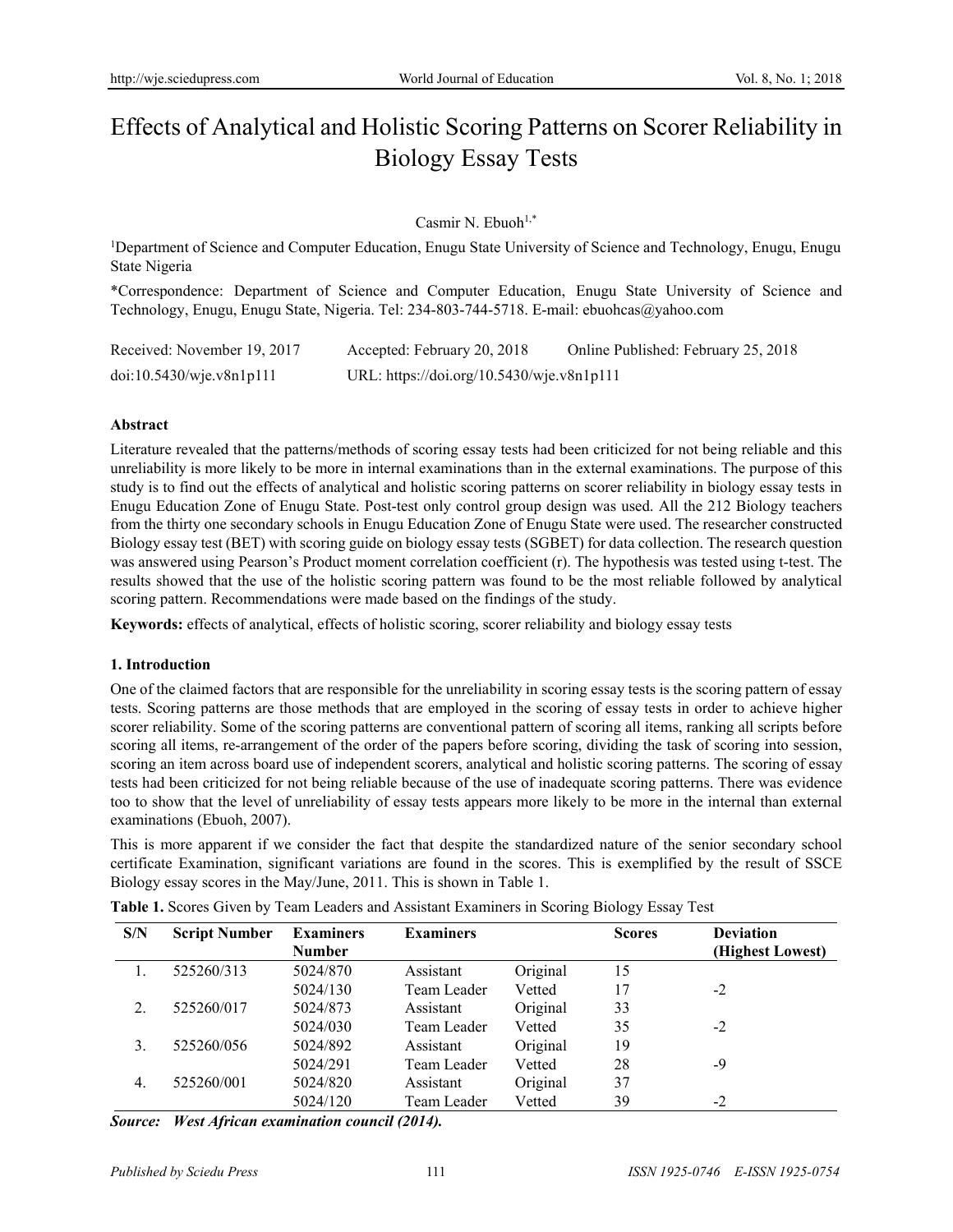Table 1 shows that out of the four randomly selected vetted scripts of assistant examiners by Team leaders, all were under scored. Further, analysis of the relationship between the assistant examiners' scores and team leaders' scores using spearman's rank order statistic indicated a coefficient value of -0.10. This very low negative relationship is a pointer to the problem of different scores in scoring student's scripts even with the same scoring/marking guide. It was claimed that low level of scorer reliability has been blamed as a result of inappropriate use of scoring patterns in scoring essay tests such as analytical and holistic scoring patterns.

In analytical scoring, the teacher develops a list of the major points/elements he expects the students to include in the response.

The analytical scoring type is more suitable for scoring the restricted response format. E.g. of analytical scoring scheme

Enunciate four features of a computer (4marks)

**Answer key**: One mark each for any of the following:

- i. Reliability
- ii. Versatility
- iii. Durability
- iv. Fast or speed (score full mark (1) for either fast or speed
- v. Storage capacity
- vi. Programmable Strengths of the Analytical Scoring

#### **Strengths of the Analytical Scoring**

- 1. It helps teachers to keep the full range of writing features in mind as they score.
- 2. The diagnostic nature of analytical scoring helps students to know areas they need to improve on in the essay writing skill.
- 3. It helps to minimize Halo effects and Leniency error. Halo effect is the tendency for an impression in one area to influence opinion in another area. While leniency error occurs when a teacher rates or scores students too positively.
- 4. It is good for scoring large number of short, specific items.

#### **Weaknesses of Analytical Scoring**

- 1. It is time-consuming. For each piece of writing the teacher is expected to make not less than 11 separate judgments.
- 2. Students most times do not make use of the analytic comments (feedback) from the teachers.
- 3. Negative/sarcastic feedback can be pedagogically destructive.

#### **Guidelines to be used to Maximize Effective Analytical Scoring**

- i. An analytic scale should be designed /written as it helps to define grading criteria clearly. It should also be shared with the students to help them understand what is expected of them and how their responses would be assessed.
- ii. Criteria are weighed according to their importance. For example if the goal of a test is to ascertain the level of assimilation of course material, then logic, ideas, organizational skill and ingenuity are scored higher than grammar and mechanics:
- iii. Feedback becomes formative and effective when the comments are balanced and both support and challenge students.
- iv. Teachers should as much as possible avoid sarcasm in their comments, cancelling students work with lines and all other forms of destructive criticism (Maduabum 1994 and Ali 1998).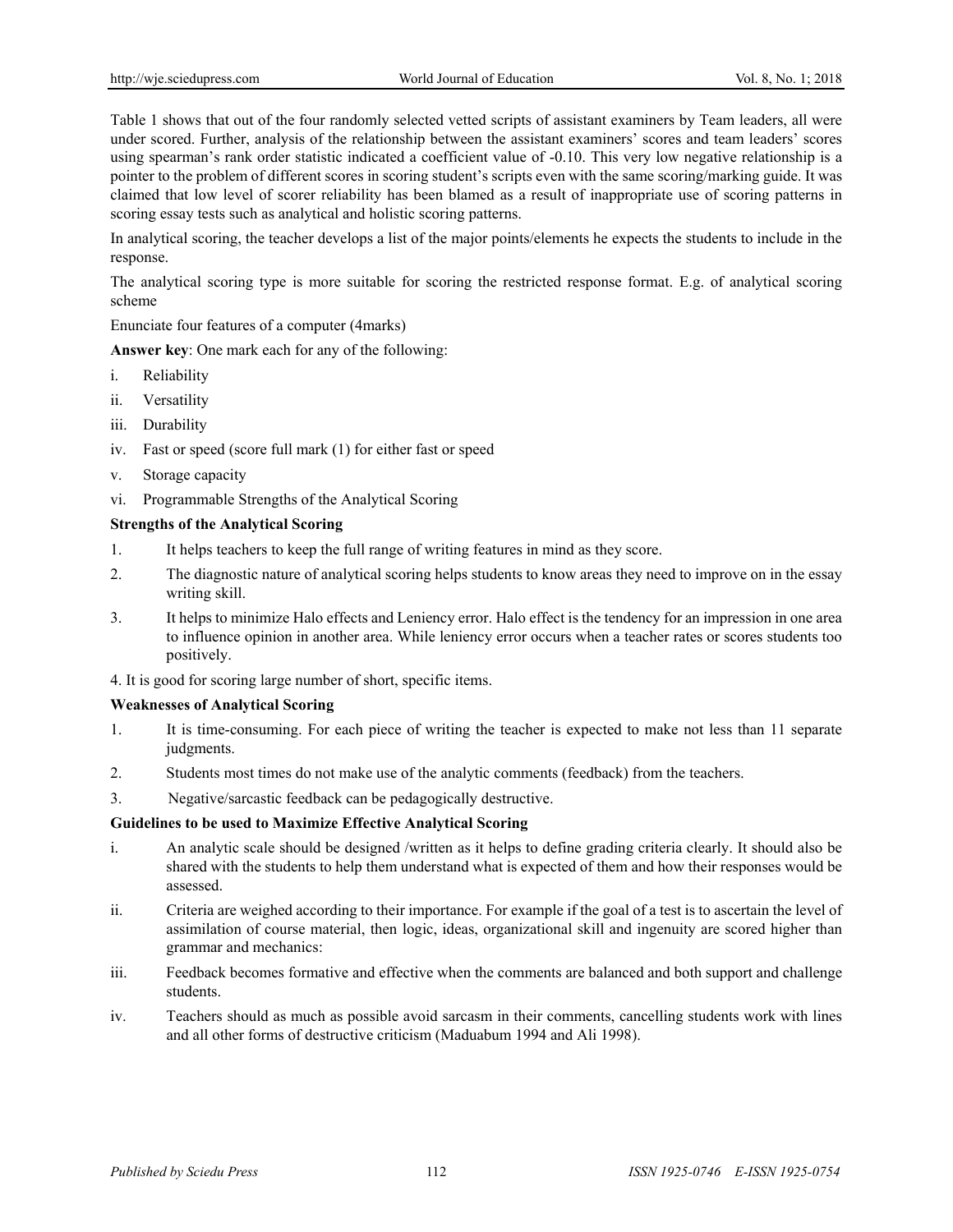# **2. Holistic Scoring**

The holistic scoring involves the teachers selecting some students' answers that are graded as high, average or low achievement. This selected answers become the model by which the teacher assesses and scores the other answers. This style of scoring is most appropriate for scoring long essay.

### *2.1 Strengths of Holistic Scoring*

- i. It is more reliable than the analytical scoring because it requires that the teacher and one or two other readers/scorers read the essays to determine which is stronger or weaker among the model essays.
- ii. It is efficient and takes less time than analytical scoring.

## *2.2 Weaknesses of Holistic Scoring*

- i. Unlike the analytical scoring where the teacher includes formative comments, the holistic scoring does not make this available for student. The model essays cannot be given to the students for comparison.
- ii. Holistic scoring is impractical for individual use. It is better used as a team (Harbor-Peters 1999).

The purpose of the study is to investigate into the effects of analytical and holistic Scoring patterns on scorer reliability in biology essay tests.

The research question was formulated to guide the study.

What is the difference in the scores awarded by scorers in the two different scoring patterns (analytical and holistic Scoring patterns).

## *2.3 The Null Hypothesis Was Tested at 0.05 Level of Significance*

There is no significant relationship in the correlation coefficient of the scoring patterns of scorers who scored biology essay test using analytical and holistic Scoring (the two different) scoring patterns.

#### **3. Methodology**

#### *3.1 Design of the Study*

The research is a quasi- experimental study of a post-test only control group design. The subjects are assigned to the groups by randomization. No pre-test is used. The randomization controls for the possible extraneous variables and assures that any initial difference between the groups is attributed only to chance and followed the laws of probability (Nworgu, 2006,Ary, Jacobs and Razavieh, 2001). The scorers were randomly assigned to experimental group I, and experimental group II. The treatment of the subject (scores) was done as indicted below:

| Table 2. Assignment of Scorers to Treatment Groups |  |  |  |
|----------------------------------------------------|--|--|--|
|----------------------------------------------------|--|--|--|

|                       | Groups | Independent | Pos-test |
|-----------------------|--------|-------------|----------|
|                       |        | Variables   | scores   |
| Experimental Group I  |        | ASP         | $U_2$    |
| Experimental Group II |        | HSP         | U7       |

#### **Where,**

- E1 = Experimental Group One
- $E2 = Experimental Group Two$
- $Q_2$  = Post-test treatment and observations
- $R = Randomization$
- $ASP = Analytical scoring pattern treatment on experimental group one$
- $HSP = Holistic scoring pattern treatment on experimental group two.$

#### *3.2 Area of the Study*

The study covered all the schools in Enugu Education zone of Enugu State. The researcher adopted the educational administrative structure in which Enugu State was divided into six education zones. These are Enugu, Udi, Nkanu, Awgu, Nsukka and Oboloafor Zones. The choice of this area is because of logistical convenience and the researcher sees the zones as a thickly populated zone in terms of Biology teachers among all the six zones in Enugu State.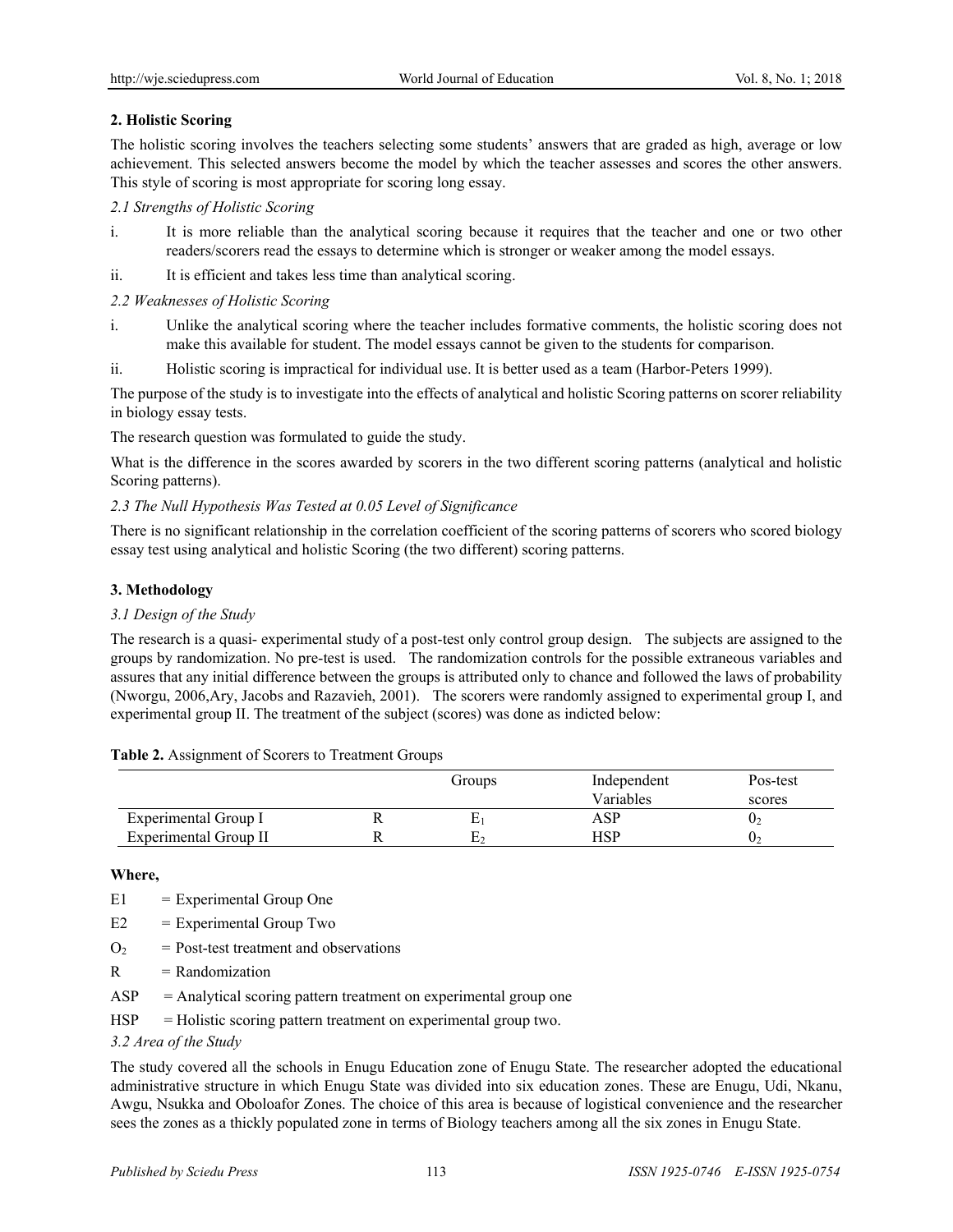# *3.3 Population of the Study*

The population for this study comprises all the 212 secondary school Biology teachers in all the 31 secondary schools in Enugu Education Zone.

### *3.4 Sample and Sampling Techniques*

In consideration of the fact that only secondary school Biology teachers were used for the study and because the number of Biology teachers is not too large, the researcher used all the Biology teachers for the study. The use of all the Biology teachers further helped the researcher in avoiding sampling errors. The Biology teachers were randomly assigned to experimental group 1 and experimental group 11.

All the schools in Enugu Education zone were stratified into Enugu East, Enugu North and Isi-Uzo Local Government Areas. The random sampling technique was used to select three secondary schools from each of the three local government areas making a total of nine secondary schools. The schools selected had up to one or more streams (classes) of SS III students. A simple random sampling technique was used to select 20% of students in the schools picked. A total of 220 SS III students were finally selected from 2215 students.

#### *3.5 Instruments for Data Collection*

The researcher constructed Biology Essay Test (BET) with scoring Guide on Biology Essay Test (SGBET) for the study.

## *3.6 Biology Essay Test (BET)*

The Biology Essay Test (BET) was developed based on the following Biological topics: cell organization, sense organs, nutrition and transportation in living things. The BET contained five essay items with 3 sub items in each item, which ranged from A to E. The BET was both restricted and unrestricted Biology essay tests. The items measured objectives in the cognitive and psychomotor domains of taxonomy of educational objectives. The weight of the objective levels were based on the proportion of low and high order levels of cognitive and psychomotor domains as suggested by Margret (2000) in the same units of study in the senior secondary school Biology Curriculum. This is because, it was observed that students do not normally exceed the comprehension level (higher cognitive level) by the time they had completed senior secondary school programme (Ezeudu, 1997 and Gagne, 2000)

#### **SGBET**

Scoring guide was developed for the scoring of the Biology Essay Test (SGBET). The SGBET contained all the answers to the five items of the BET with 3 sub answers in each item which ranged from A to E. The responses are restricted response type. SGBET was developed to guide the scorers to score the BET using the two scoring patterns (analytical and holistic Scoring patterns).

## *3.7 Validation of the Instruments*

#### **BET**

The test blueprint (table of specification) helped to measure the content validity of the instrument. The test blue-print on the BET as well as the BET were face validated by three experts drawn from the sub-department of science Education (two Biology specialists and two Measurement and Evaluation specialists of University of Nigeria, Nsukka. Their criticism and vetting helped in modifying and/or replacing some test items. The weight of objective level on cognitive domain was based on the proportion of low order level (memorization of facts) and higher order level (application) (Margret, 2000).

#### **SGBET**

The SGBET was face validated by three specialists one in Measurement and Evaluation and two specialists in Biology Education of Enugu State University of Science and Technology. Their criticism and vetting helped in modifying and/or replacing some answers and items.

# *3.8 Reliability of the Instruments*

In order to establish the coefficient of internal consistency of the instruments used for the study, the following steps were taken. In establishing the coefficient of internal consistency of BET, scores generated from the 20 SS III Biology students used for the trial test were subjected to the Cronbach Alpha formula and was found to be 0.88. The Cronbach Alpha was considered appropriate since BET consisted of essay items. This internal consistency gives homogeneity of the test items in the instrument.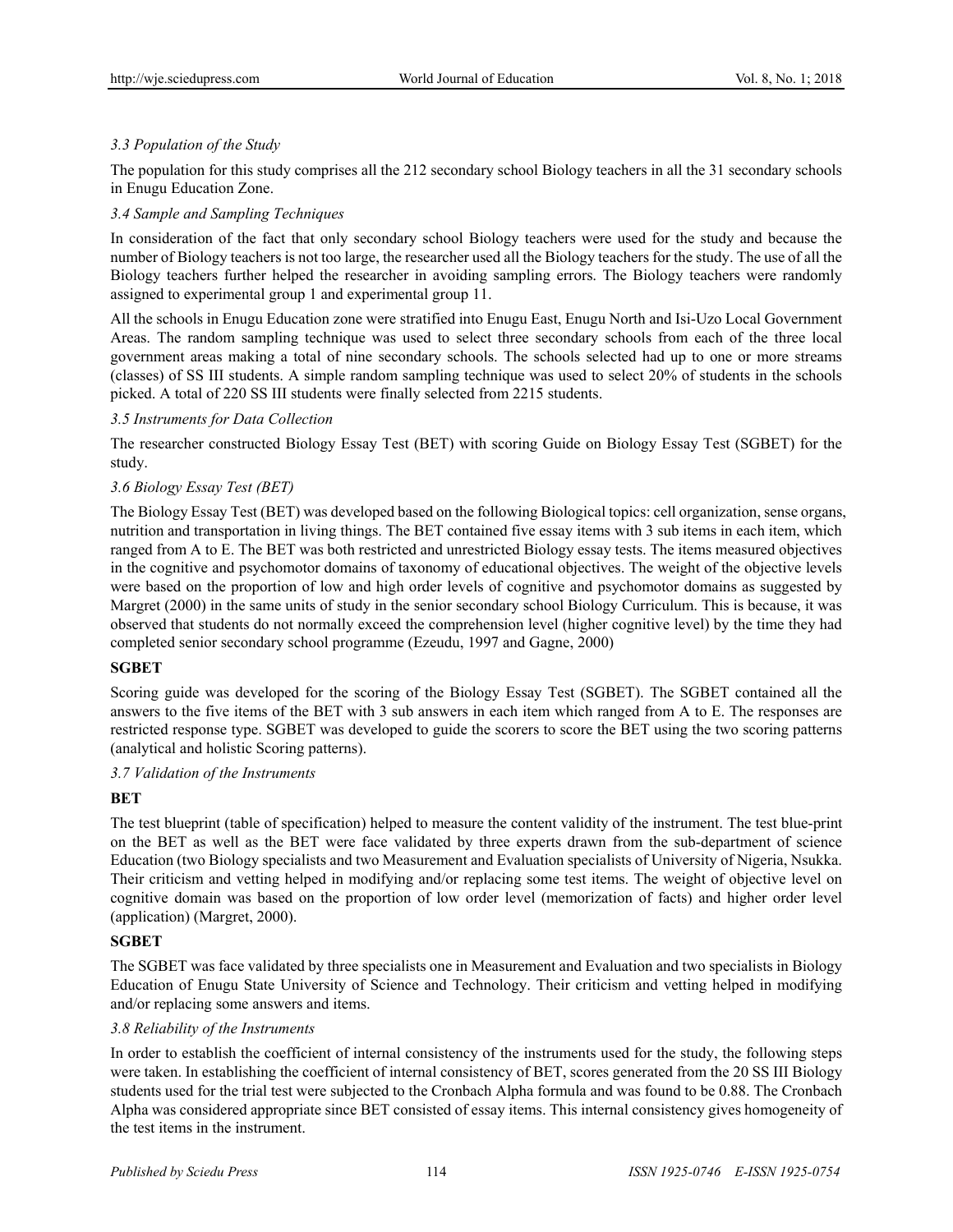# *3.9 Experimental Procedure*

The 212 Biology teachers drawn from the 31 secondary schools in Enugu Education zone were randomly assigned to the treatment conditions as Experimental Group 1and Experimental Group II. 106 Biology teachers were assigned to each experimental group through simple random sampling. balloting without replacement was done using the names of the Biology teachers.

- 1. Experimental group I: Analytical Scoring patterns (ASP)
- 2. Experimental group II: Holistic Scoring patterns (HSP).

 The experiment lasted for three days of coordination and 10 days of scoring the Biology essay test. This was also the only period the school authorities in the schools could allow the researchers to use the scorers.

# *3.10 Method of Data Analysis*

The research question was answered using the mean and Pearson's Product Moment Correlation Coefficient (r). The T-test was used in testing the null hypothesis.

# **4. Results**

What is the mean difference of the scores awarded by scorers using the two different scoring patterns in scoring Biology Essay Tests?

**Table 3.** Mean Scores of the Scorers Who Used the Two Different (Analytical and Holistic) Scoring Patterns in Scoring Biology Essay Test

| Scoring patterns | Mean scores |
|------------------|-------------|
| ASP (Group I)    | 14.84       |
| $HSP$ (Group II) | 19.96       |

Table 3 showed that the mean scores for experimental group II and experimental group I were 19.96 and 14.8 respectively. This means that scorers who scored using holistic scoring pattern had the highest mean scores of 19.96 followed by those who scored using analytical scoring pattern with a mean score of 14.84.

There is no significant relationship in the correlation coefficient of the scoring patterns of scorers who scored Biology essay test using the two different scoring patterns.

|                                         |  |  |  |  | Table 4. Pearson's Product Moment Correlation Coefficient (r). and T-Test of the Relationship in the Scorer |  |  |
|-----------------------------------------|--|--|--|--|-------------------------------------------------------------------------------------------------------------|--|--|
| Reliability of the Two Group of Scorers |  |  |  |  |                                                                                                             |  |  |

| No of Scorers | Pearson's (r) | Calculated–t | Critical –t |
|---------------|---------------|--------------|-------------|
|               | $0.42*$       | 3.57         | 2.15        |
|               | $0.64*$       | 4.68         | 2.15        |
|               |               |              |             |

# **\* = Significant relationship**

It was observed that significant relationship existed between group I and II. This implied that group II scored significantly higher than group 1. The implication of the results is that the use of holistic scoring patterns (HSP) indicated superiority over analytical scoring patterns (ASP) of scoring biology essay test. This is because; mean level is a measure of superiority.

# **5. Discussion of the Results**

It was found out that the relationship of scores of the scorers who used analytical and holistic scoring patterns was positive. The magnitudes of their positive correlation coefficients are 0.64\* for holistic scoring patterns (HSP) and 0.42\* for analytical scoring pattern (ASP)

The values of the correlation coefficient of analytical and holistic scoring patterns are positive and high medium relationship. The relationship was significant for the group of scorers who scored biology essay test using analytical and holistic scoring patterns. This is because the calculated t value of 4.68 for holistic Scoring patterns was much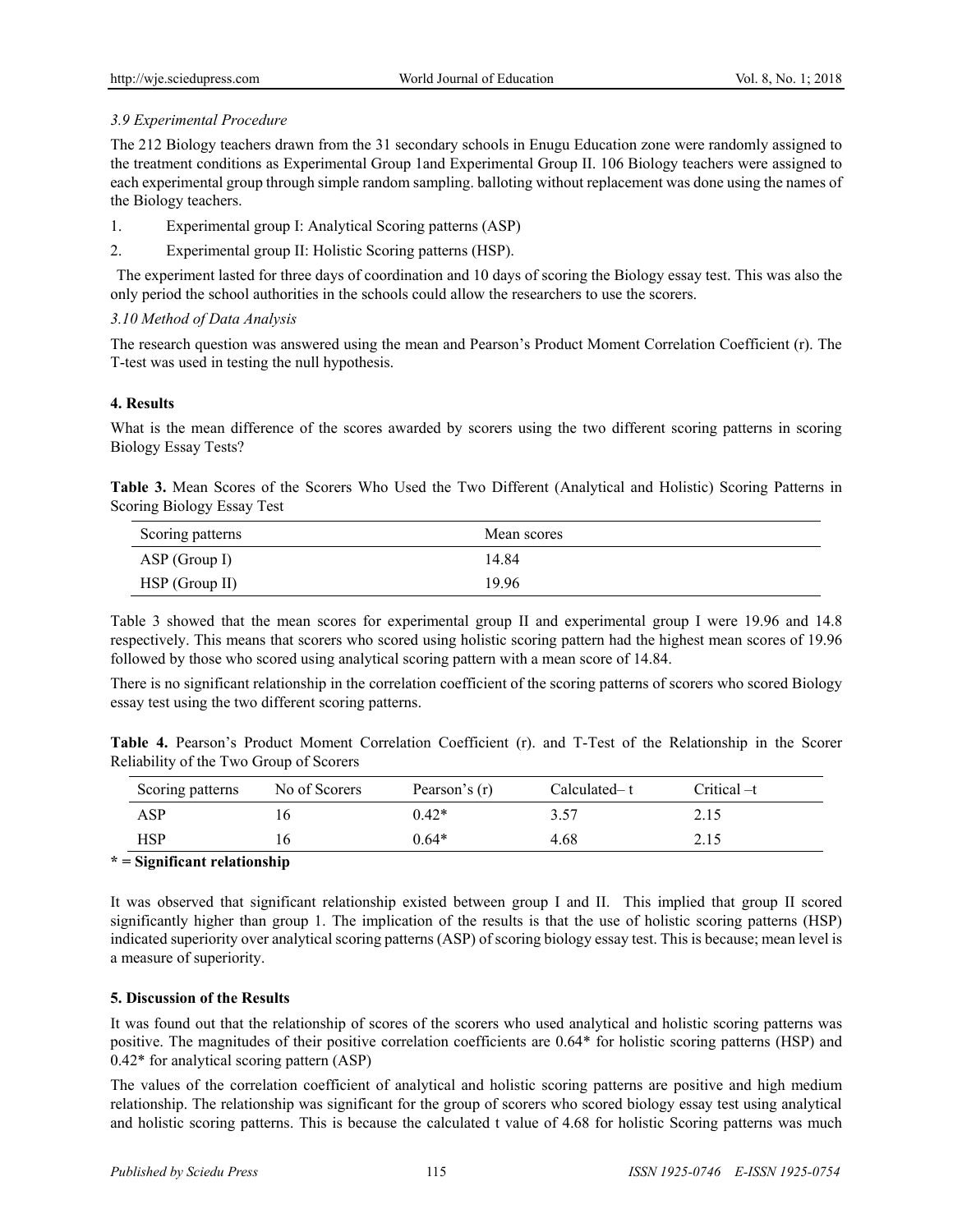higher than the critical t value of (2.15). This implied that the use of analytical and holistic scoring patterns had significant relationship on scorer reliability in scoring Biology essay test. This finding was in line with those of similar experimental studies in science and science related subjects (Ezeudu 1995; Osisioma, 1995 and Okafor 2000) where the experimental treatment groups proved better than the control group.

### **6. Conclusions**

The following conclusions are drawn based on the findings of the study:

1 Analytical and holistic Scoring patterns had positive significant relationship in scoring Biology essay test.

2 Furthermore, use of holistic Scoring pattern was found to be outstandingly more efficacious than analytical scoring pattern

#### **7. Recommendations**

Based on the findings of the study, the following recommendations were made:

- 1) The use of analytical and holistic scoring patterns were found efficacious in engendering scorer reliability in scoring biology essay test and since the techniques are not yet popular in our school system. They should be incorporated in the curriculum for teacher training institutions.
- 2) Obviously, the serving teachers lack the necessary competencies to develop the analytical and holistic scoring patterns to equip these categories of serving teachers, professional association such as Measurement and Evaluation Association of Nigeria (MEAN) and government agencies should organize workshops, seminars and conferences for them on the two patterns.
- 3) On acquiring the necessary skills, the teachers should be encouraged to employ these techniques more in scoring Biology essay test so that scorers (teachers) will no longer be scared because of the tediousness of scoring essay test.
- 4) The opinion of the researcher is that any professional development for pre-service and in-service teachers must include opportunities to learn the scoring patterns. Biology teachers in Nigeria must not be left out. It is necessary to ensure that Biology teachers in Nigeria acquire the required patterns to be used in scoring biology essay test and move beyond the use of the conventional approach in scoring Biology essay tests.

# **References**

- Ali, A. (1998). Inferential Statistic Techniques. In S. O. Olaitan & G. I. Nwoke (eds.), *Practical research methods in Education* Onitsha: Summer Education Publishers.
- Ary, D., Jacobs, L. C., & Razavieh, A. (2001). *Introduction to research in Education* (2nd Ed.). New York: Rinehart and Winston.
- Ebuoh, C. N. (2007). Effects of scoring patterns on scorer reliability in Biology essay tests. *African Journal of Educational Foundations*, *3*(2), 288-301
- Ezeudu, F. O. (1995). *Effects of concept maps on students achievement, interest and retention in selected units of organic chemistry*. Unpublished Ph.D. Dissertation, Nsukka: University of Nigeria.
- Ezeudu, S. A. (1997). Grading and reporting of pupils' progress. In S. A. Ezeudu, U.N.V Agwagah & C. N. Agbaegbu (eds.), *Educational Measurement and Evaluation for Colleges and Universities*. Ontisha: cape Publishers' Limited.
- Gagne, R. M. (2000). *Condition of teaching* (3rd ed.). New York Holt Reinhart and Winston.

Harbour-Peters, V.F.A. (1999). *Noteworthy points on measurement and evaluation*. Enugu: Snaap Press Limited.

- Maduabum, M. A. (1994). *Teaching Biology effectively*. Jos: Jos University Press Limited.
- Margaret, R. (2000). *Introduction to Measurement in Physical Education and Sciences* (2nd ed.). Missouri: Mosby college Publications.
- Nworgu, B. G (2006). *Introduction to Educational Measurement and evaluation: theory and practice* (2<sup>nd</sup> ed.). Nsukka; Hallman Publisher.
- Okafor, G. A. (2000). *Effects of note taking patterns on students academic achievement, interest and retention in*